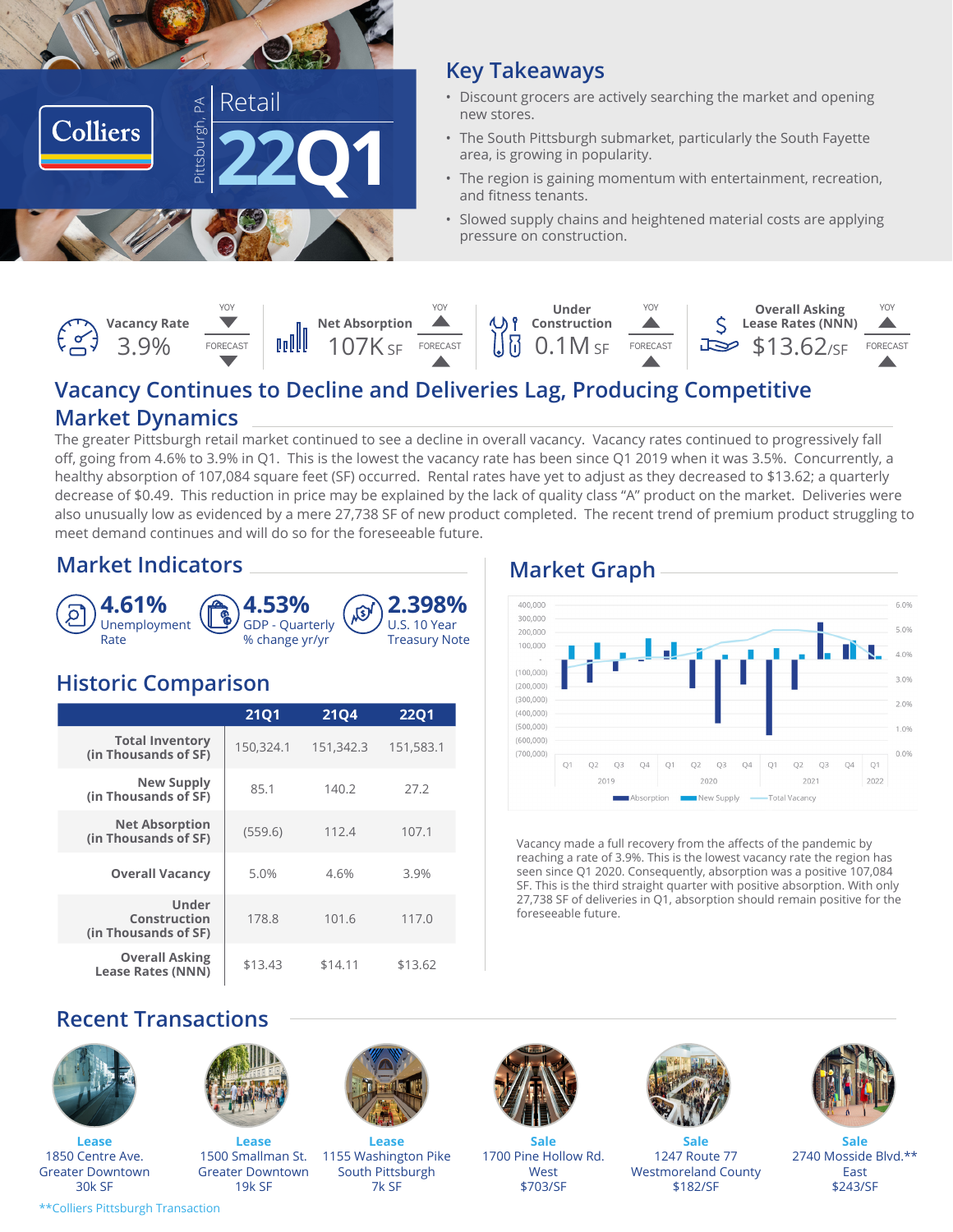![](_page_1_Picture_0.jpeg)

#### **Demand Outpaces Supply as Retailers Flourish Despite Persistent Headwinds**

The thriving Pittsburgh retail market's momentum continued into the start of 2022. Various users, including discount chains, restaurants, car washes and entertainment operators are looking to open throughout the region. Large regional shopping centers are garnering growing interest from outside investors and construction cannot keep up with accelerated demand. The robust retail market is well positioned and poised for success going forward.

Discount retailers are thriving, particularly in the grocery and food sector. Supermarket operator, Grocery Outlet, is investigating the region for its next market expansion. They are open to various geographic locations for sites ranging from 15,000 to 20,000 SF. Similarly, Aldi intends to establish new regional stores after announcing plans to open a grocery store in the town of Natrona Heights in the Northeast Pittsburgh submarket.

The South Fayette region of the South Pittsburgh/Hwy 79 submarket is experiencing tremendous activity. The Piazza development, which is under construction, is gaining traction with several restauranteurs. Primanti Bros. and Firebirds Wood Fired Grill are a couple of the operators to recently reveal their tenancy. The location's proximity to I-79 and the new I-576 Southern Beltway make it a sensible destination for various retailers. South Fayette's popularity is extending beyond The Piazza. Pro Bike + Run will be occupying a former 10,000 SF auto body shop on Miller's Run Road and Ivybrook Academy will lease space at the Shoppes at Bursca. BJ's Wholesale recently opened in the Newbury Market development across from the Piazza.

Within the Greater Downtown submarket, the Strip District neighborhood remains hot. Golf-related venues are particularly active. Indoor miniature golf and bar operator, Puttery, announced plans to lease 19,000 SF in The Vision on Fifteenth. This announcement comes on the heels of Puttshack announcing their intentions to lease nearly 24,000 SF at The Terminal, the same complex where OnPar opened an indoor golf facility focused on teaching women. Additionally, the Terminal will also be home to a couple fitness facilities. Boxing legend, Floyd Mayweather, is opening a boxing gym and StretchLab announced they will open a stretching studio. These two tenants will be welcomed by current neighbor, Walk Run Lift Studio. Across Smallman Street from The Terminal, Papa J's will be opening a 6,000 SF food concept in the former Smallman Galley space at 51 21st Street.

Stabilized assets, such as The Waterfront in Homestead and Penn Center East Town Center have been placed on the market for sale by current owner M&J Wilkow. The Waterfront, which is being marketed by Colliers, sits on a 265-acre former steel mill site. The 1.3 million SF project was originally developed in the early 2000s and currently enjoys a healthy occupancy of more than 90%. Last year, ownership executed a five-year lease renewal with AMC for the movie theater. This is an impressive feat considering the Pandemic's pressure on the cinema industry, and provides

evidence of the complex's strong demand and consistent traffic.

The lack of new product delivered over the past quarter is concerning. The previous four quarters averaged nearly 70,000 SF of deliveries. However, this quarter only saw 27,738 SF of new product delivered to the market. Several factors are contributing to this abnormality. High construction costs, as well as choked supply chains are making the procurement and delivery of materials difficult. Furthermore, a surge in the Coronavirus, specifically the Omicron variant, at the end of Q4 2021 and early Q1 2022 adversely affected the workforce. Lack of development sites and high acquisition costs make barriers to entry high.

It is expected that the next few quarters will continue to be very similar to Q1 2022. Exceptionally low vacancy should drive rental rates upward. Until the demand for quality new product is met, tenants should expect to see a competitive market that will favor Landlords. Despite the presence of the pandemic, patrons will continue to frequent retailers of all types. Challenges remain, but the public is resilient.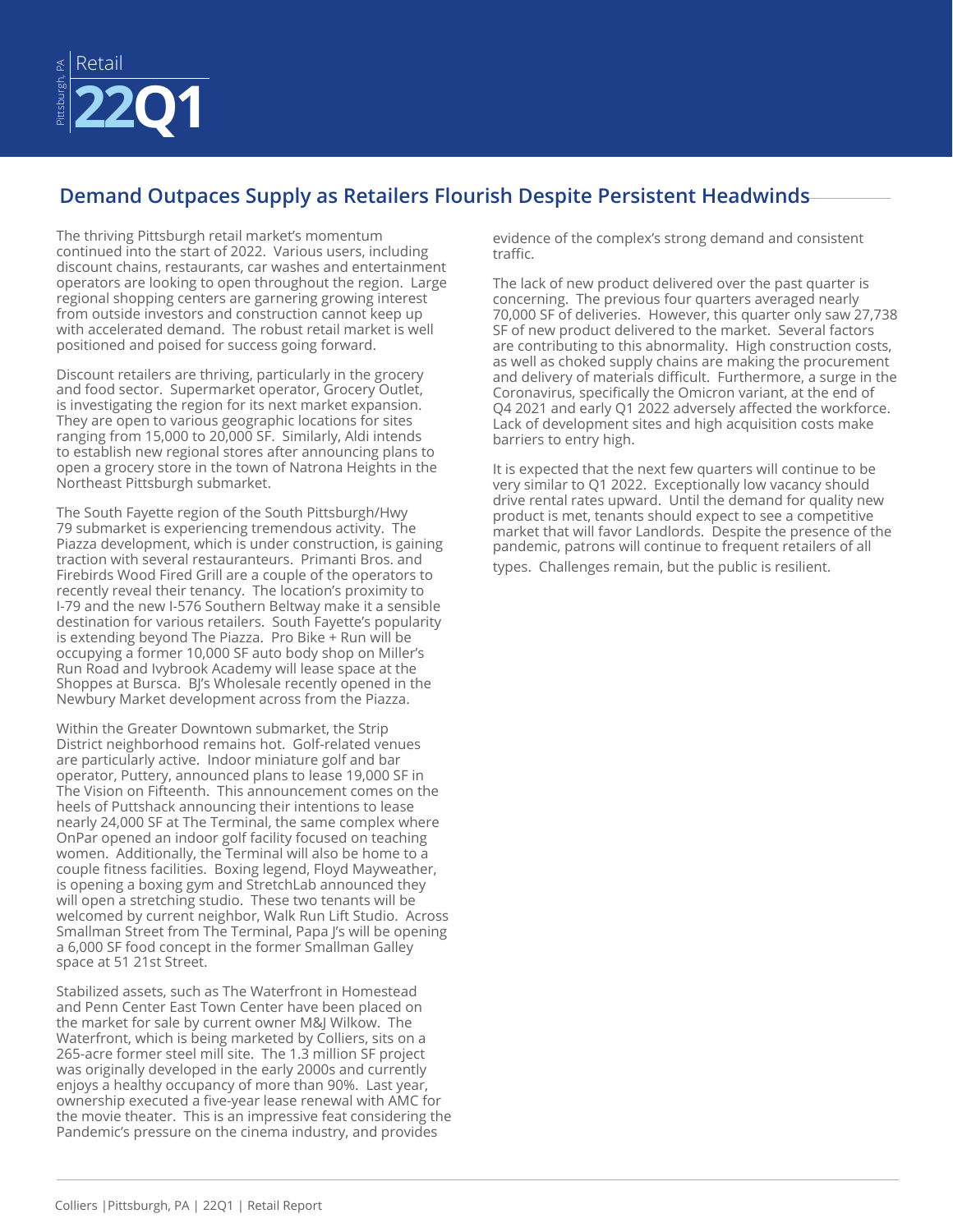#### **Colliers Engineering & Design**

In 2020, Colliers acquired Maser Consulting, a large national engineering firm to create a unique business model, rebranding the company as Colliers Engineering & Design. The first relationship of its kind in the industry, we are forerunners of the possibilities the future holds.

As a multidiscipline engineering, consulting and design firm with 1,000 employees and through a combination of organic advancement and acquisitive growth, we are growing our services into new geographies. This enables us to offer world class services where they are needed most, across the nation and in our own back yard.

In 2021, we acquired five other firms. The largest to date was Bergmann, a 500-employee engineering firm based in Rochester, NY. Having Bergmann on our team increased our geographical reach while also adding the new dimension of architecture

and building engineering to our service lines making us a true, full-service firm.

Colliers Engineering & Design welcomes change and embraces challenges because we know that we need to grow, in order to thrive. Our successes have created opportunities for all our employees to explore new possibilities. But, building our way into tomorrow is about more than just expansion. It's about the people behind the growth and how they move the company forward through teamwork, expertise, and an entrepreneurial spirit that was developed in the earliest stages of our evolution.

This commitment to setting them up to succeed through stability and flexibility has created a rich and healthy work environment. We believe that this focus on our people has made our company stronger because when they do well, it accelerates success for our clients.

### **Pittsburgh | 22Q1 | Retail | Market Statistics**

| <b>Markets</b>                                    | <b>Total</b><br><b>Inventory SF</b> | <b>Direct</b><br><b>Availability</b><br>Rate | <b>Sublease</b><br><b>Availability</b><br>Rate | <b>Availability</b><br>Rate | Vacancy<br>Rate | Vacancy<br>Rate<br><b>Previous</b> | <b>Net</b><br><b>Absorption</b><br><b>Current</b> | <b>Net</b><br><b>Absorption</b><br><b>YTD</b> | <b>Under</b><br><b>Construction</b> | <b>Deliveries</b><br><b>YTD</b> | <b>Avg Direct</b><br><b>Asking Rate</b><br>(NNN) |
|---------------------------------------------------|-------------------------------------|----------------------------------------------|------------------------------------------------|-----------------------------|-----------------|------------------------------------|---------------------------------------------------|-----------------------------------------------|-------------------------------------|---------------------------------|--------------------------------------------------|
|                                                   |                                     |                                              |                                                |                             |                 |                                    |                                                   |                                               |                                     |                                 |                                                  |
| Armstrong                                         | 1,878,696                           | 0.6                                          | 0.0                                            | 0.6                         | 0.4             | 1.2                                | 15,704                                            | 15,704                                        | $\sim$                              | $\overline{\phantom{a}}$        | \$0.00                                           |
| <b>Beaver</b>                                     | 1,043,302                           | 5.3                                          | 0.2                                            | 5.5                         | 4.8             | 4.0                                | (76, 889)                                         | (76, 889)                                     |                                     | L,                              | \$7.78                                           |
| <b>Butler</b>                                     | 11,694,492                          | 4.8                                          | 0.0                                            | 4.8                         | 3.2             | 3.3                                | 14,119                                            | 14,119                                        |                                     | $\overline{\phantom{a}}$        | \$18.81                                          |
| CBD                                               | 1,270,937                           | 3.3                                          | 0.0                                            | 3.3                         | 6.8             | 6.0                                | (3,400)                                           | (3,400)                                       |                                     | 10,000                          | \$38.00                                          |
| <b>East End</b><br>Fayette                        | 5,632,355                           | 5.6                                          | 0.0                                            | 5.6                         | 3.9             | 3.5                                | (27, 633)                                         | (27, 633)                                     | 7,432                               | $\overline{\phantom{a}}$        | \$18.13                                          |
| County                                            | 6,823,566                           | 14.6                                         | 0.0                                            | 14.6                        | 12.5            | 10.6                               | (135,700)                                         | (135,700)                                     |                                     | ÷,                              | \$6.85                                           |
| Greater<br>Downtown                               | 5,710,676                           | 7.6                                          | 0.0                                            | 7.6                         | 9.4             | 9.6                                | 11,016                                            | 11,016                                        |                                     | $\overline{a}$                  | \$20.29                                          |
| Monroeville                                       | 5,612,164                           | 7.2                                          | 0.0                                            | 7.2                         | 6.0             | 7.0                                | 54,230                                            | 54,230                                        | $\overline{\phantom{a}}$            | 5,549                           | \$18.47                                          |
| North<br>Pittsburgh                               | 15,075,536                          | 3.6                                          | 0.1                                            | 3.7                         | 1.8             | 2.0                                | 14,675                                            | 14,675                                        | 10,000                              | $\sim$                          | \$19.38                                          |
| Northeast<br>Pittsburgh                           | 8,910,025                           | 6.2                                          | 0.0                                            | 6.2                         | 4.9             | 6.1                                | 106,850                                           | 106,850                                       | 10,640                              | $\overline{\phantom{a}}$        | \$11.43                                          |
| Oakland                                           | 1,134,826                           | 3.1                                          | 0.1                                            | 3.2                         | 2.5             | 3.0                                | 5,368                                             | 5,368                                         | $\sim$                              | $\overline{\phantom{a}}$        | \$31.17                                          |
| Parkway<br>East                                   | 10,606,089                          | 7.1                                          | 0.0                                            | 7.1                         | 4.1             | 3.8                                | (52, 205)                                         | (52, 205)                                     |                                     | ÷,                              | \$8.25                                           |
| Parkway<br>West                                   | 7,162,084                           | 5.4                                          | 0.1                                            | 5.4                         | 3.7             | 4.0                                | 28,107                                            | 28,107                                        |                                     | 2,175                           | \$14.64                                          |
| South<br>Pittsburgh                               | 24,245,642                          | 4.3                                          | 0.0                                            | 4.3                         | 2.9             | 3.4                                | 132,965                                           | 132,965                                       | 71,000                              | 6,000                           | \$11.95                                          |
| Washington                                        | 12,322,572                          | 2.5                                          | 0.0                                            | 2.5                         | 5.4             | 5.5                                | 7,752                                             | 7,752                                         | 11,034                              | $\overline{\phantom{a}}$        | \$18.01                                          |
| West<br>Pittsburgh                                | 3,051,580                           | 4.8                                          | 0.0                                            | 4.8                         | 5.2             | 5.6                                | 19,041                                            | 19,041                                        | ÷.                                  | 4,014                           | \$11.93                                          |
| Westmoreland                                      | 20,411,992                          | 5.6                                          | 0.0                                            | 5.6                         | 4.9             | 4.8                                | (6, 916)                                          | (6, 916)                                      | 6,887                               | $\frac{1}{2}$                   | \$12.27                                          |
| <b>REGIONAL</b><br><b>TOTAL</b>                   | 151,583,016                         | 4.7                                          | 0.0                                            | 4.7                         | 3.9             | 4.6                                | 107,084                                           | 107,084                                       | 116,993                             | 27,738                          | \$13.62                                          |
| Pittsburgh, PA   Quarterly Comparisons and Totals |                                     |                                              |                                                |                             |                 |                                    |                                                   |                                               |                                     |                                 |                                                  |
| 22Q1                                              | 151,583,016                         | 4.7                                          | 0.0                                            | 4.7                         | 3.9             | 4.6                                | 107,084                                           | 107,084                                       | 116,993                             | 27,738                          | \$13.62                                          |
| 21Q4                                              | 151,342,268                         | 5.6                                          | 0.0                                            | 6.1                         | 4.6             | 4.9                                | 112,361                                           | 125,702                                       | 101,641                             | 321,173                         | \$14.11                                          |
| <b>21Q3</b>                                       | 151,492,430                         | 6.1                                          | 0.0                                            | 6.1                         | 4.9             | 5.0                                | 276,066                                           | (320, 127)                                    | 188,978                             | 181,020                         | \$14.50                                          |
| 21Q2                                              | 151,286,208                         | 6.3                                          | 0.0                                            | 6.1                         | 5.0             | 5.0                                | (233, 570)                                        | (263, 555)                                    | 209,223                             | 134,969                         | \$13.74                                          |
| 21Q1                                              | 150,324,142                         | 6.1                                          | 0.0                                            | 6.1                         | 5.0             | 4.6                                | (559, 615)                                        | (559, 615)                                    | 178,758                             | 85,068                          | \$13.43                                          |

MARKET DATA SOURCE: CoStar

FOR MORE INFORMATION Jared Foster Vice President | Pittsburgh Occupier Services +1 412 515 8543 jared.foster@colliers.com

John Bilyak SIOR CCIM Market Leader Principal | Pittsburgh +1 412 515 8522 john.bilyak@colliers.com This document/email has been prepared by Colliers for advertising and general information only. Colliers makes no guarantees, representations or warranties of any kind, expressed or implied, regarding the information including, but not limited to, warran-ties of content, accuracy and reliability. Any interested party should undertake their own inquiries as to the accuracy of the information. Colliers excludes unequivocally all inferred or implied terms, conditions and warranties arising out of this document and excludes all liability for loss and damages arising there from. This publication is the copyrighted property of Colliers and /or its licensor(s). © 2022. All rights reserved.